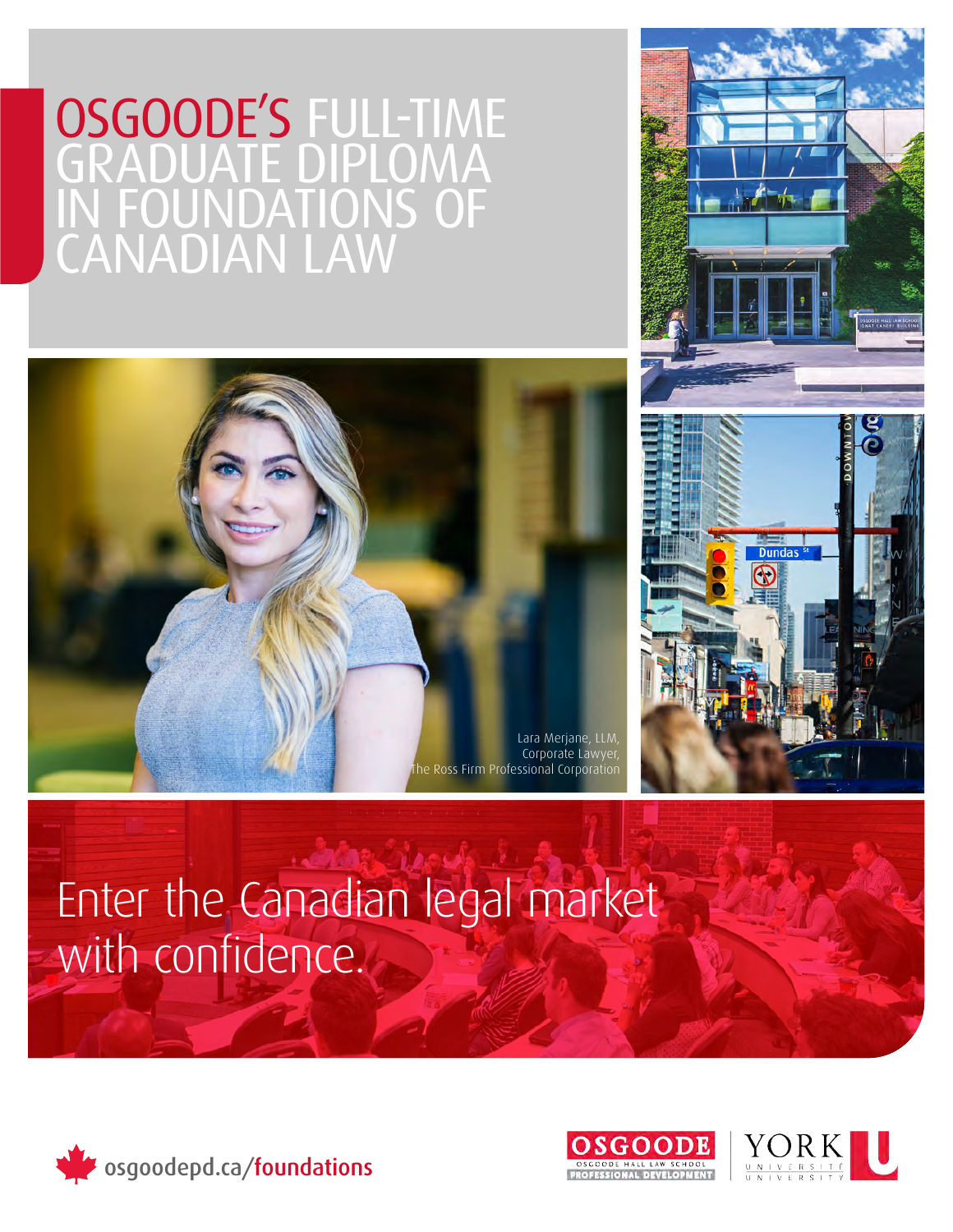# Gain the knowledge to succeed in your future academic and professional goals.

The Graduate Diploma in Foundations of Canadian Law is designed to provide students with an advanced understanding of the Canadian legal system. Delve into Canada's legal history and structure while developing your legal research and writing skills. The program focuses on the key areas of public and private law while providing a unique opportunity for you to specialize in your academic interests through elective courses.

### Program Benefits



#### Designed with Your Goals in Mind

Enter the accreditation process and/or professional job market in Canada with confidence. The diploma provides excellent academic preparation and opens the doors to better career opportunities.



#### Academic Support

Maximize your growth and success by taking advantage of academic advising services available to you.



#### Study in Toronto, Canada

Immerse yourself in the hustle and bustle of one of the world's top-rated cities. Experience the culture, cuisine and social life that Toronto has to offer, and find out firsthand why the UN rates Canada as one of the best countries to live in.



#### Top-Notch Instructors

Gain access to some of the leading minds in Canadian law and leverage their experiences to help your growth.



#### Career Development Support

Attend seminars and workshops, or get one-on-one advice to update your CV/resume for the Canadian legal market. Receive feedback from senior legal professionals during mock interviews. Get the tools that will ensure your success in the Canadian legal environment.



#### Build Your Network

Build relationships and study with professionals from around the globe right in your classroom. These are your future friends, clients, and colleagues.

*Osgoode's Graduate Diploma in Foundations of Canadian Law is a new graduate diploma for students from outside of Canada who want to study or work in the Canadian legal market. Providing a robust foundation of knowledge in Canadian public and private law, the diploma will act as a bridge for those who want to pursue an LLM after completion.*

Shelley M. Kierstead Assistant Professor, Osgoode Hall Law School

Learn More [osgoodepd.ca/foundations](www.osgoodepd.ca/foundations)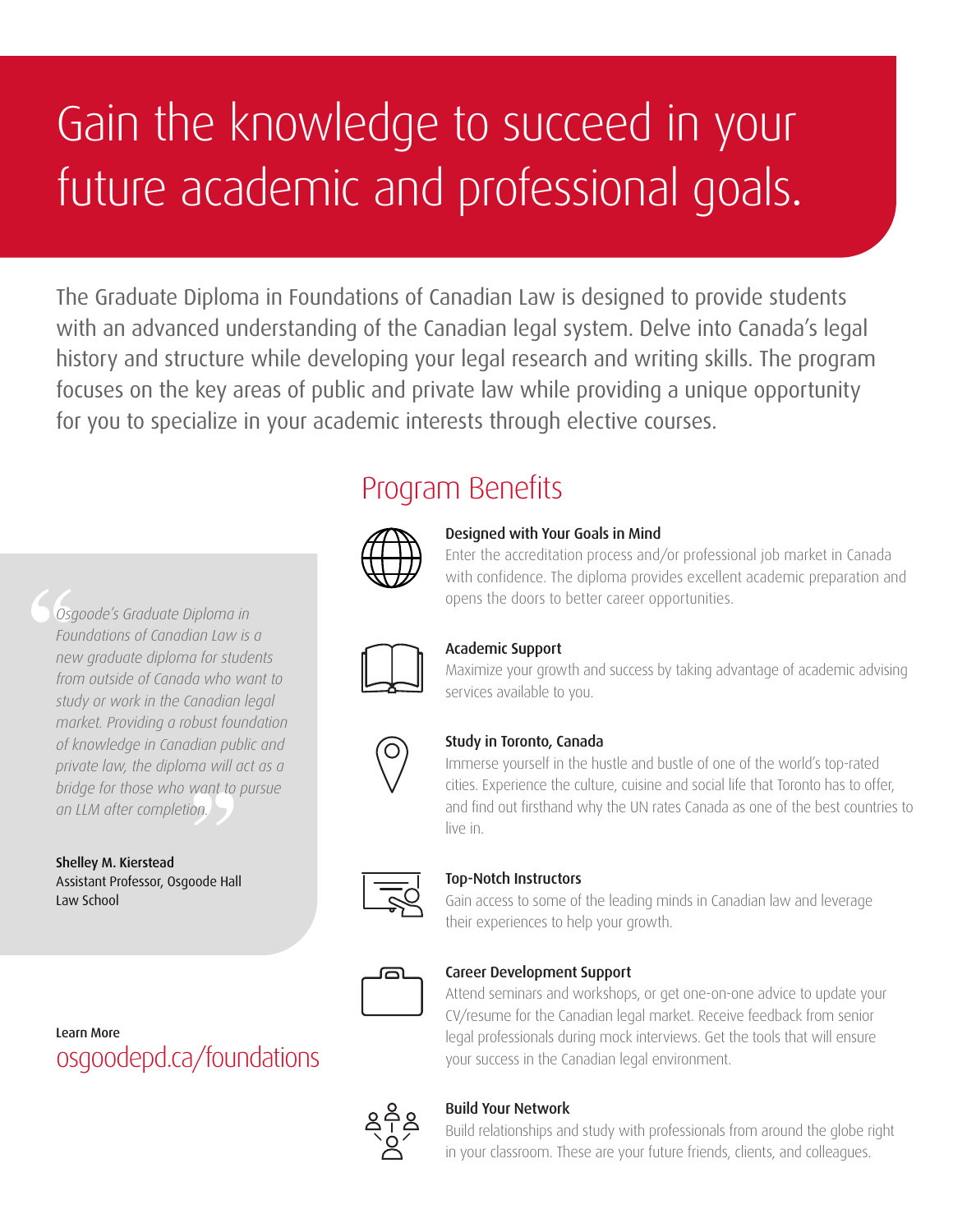

### Program Format

The full-time diploma will be delivered in seminar-style classes, in which students will participate in person. Students are required to complete 18 credits of course work, including 12 credits of required courses and then 6 credits of elective courses. Classes will be held from January to August at our downtown Toronto location and on the York University Keele Campus.

### Course and Course Descriptions

#### Canadian Legal Research and Analysis

This course is designed to familiarize students with core Canadian legal research and analytical skills. You will work extensively with the legal problem-solving skills required within a common law regime, becoming familiar with the research and reasoning skills that are required to conduct legislative, case law, and theoretical legal research and analysis. The primarily assignment-based nature of this part of the course requires a significant and "steady" time commitment.

#### Academic and Applied Legal Writing

This course is designed to familiarize students with core graduatelevel legal academic writing skills. Students will learn the preferred style and organization of legal academic work products, as well as how to communicate legal analysis and critique in written form.

#### Introduction to Canadian Public Law

This course will introduce students to the Canadian legal system and Canadian public law. It is designed to provide a broad understanding of how the law operates in Canada and to present foundational concepts and doctrines that will enable students to pursue more detailed inquiries and studies into Canadian law. The course will enable students to understand and explain the general structure of the Canadian legal and political system, including the three branches of government and their relationship to one another; the role of constitutionalism in Canada; the three primary topics

of Canadian constitutional law (federalism, civil liberties and Aboriginal and Indigenous rights); as well as the basic doctrines and applications of administrative law.

#### Introduction to Canadian Private Law

This course provides students with an introduction to private law in Canada, including Contracts, Torts, Property and Business Organizations. In addition to traditional style lectures, the course is designed for students to critically engage with the material through participation in class exercises.

### Elective Courses

Students will take 6 credits in elective courses giving them the opportunity to study topics that are relevant to their academic and professional goals and interests.

Complete descriptions for the following sample electives are available on our website.

- Canadian Criminal Law [6 credits]
- Canadian Constitutional Law [6 credits]
- Business Associations [6 credits]
- Contract Law [6 credits]
- Family Law [6 credits]
- Real Estate Transactions [6 credits]
- Canadian Immigration Law [6 credits]

### [Attend an Information Session](www.osgoodepd.ca/foundations-info)



Sign up for a live information session to have your questions answered by a member of our staff. **osgoodepd.ca/foundations-info**